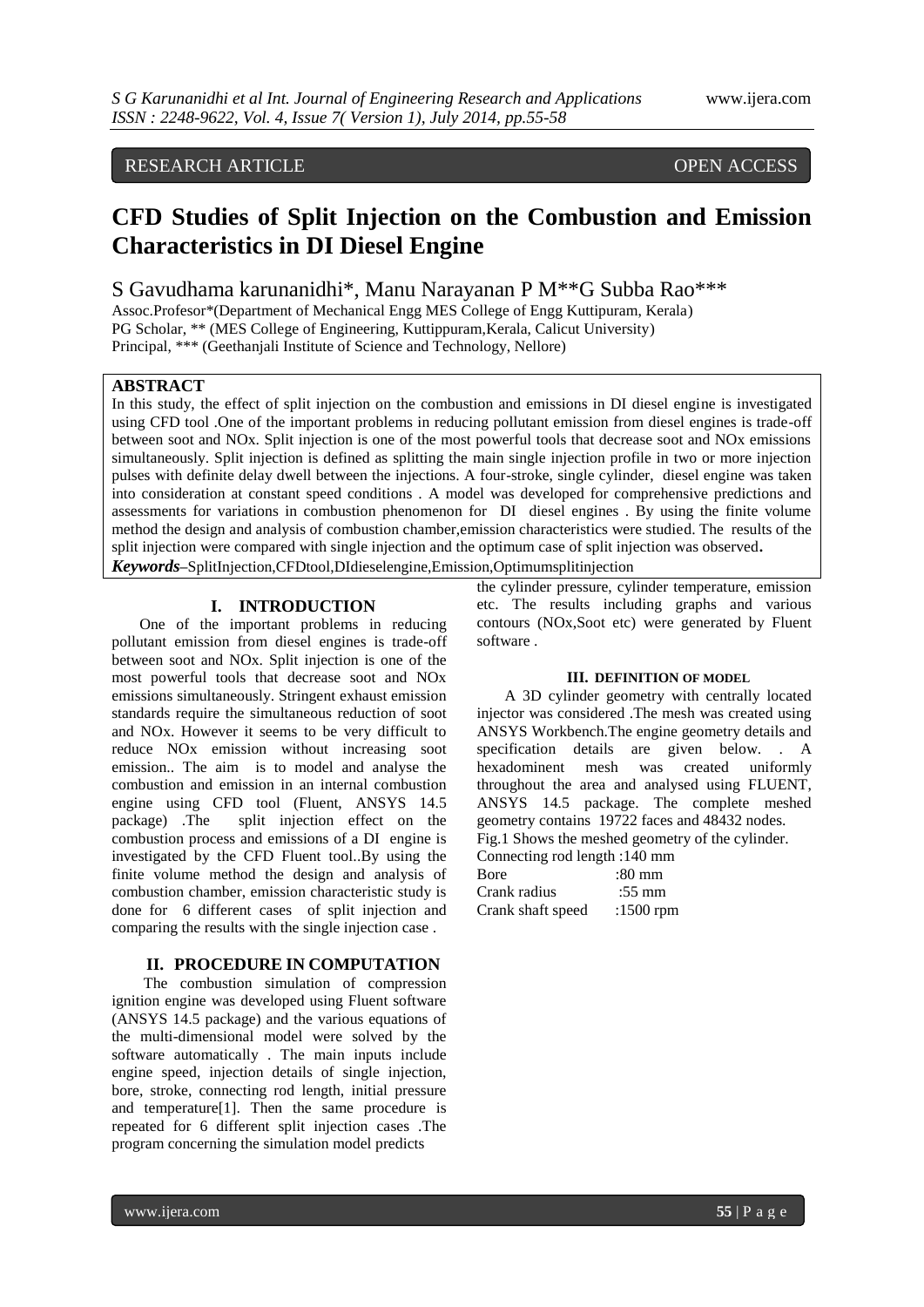

Fig.1 Meshed Geometry of the cylinder.

#### **IV. MODELING TURBULENCE**

Turbulent flows are characterized by fluctuating velocity fields. These fluctuations mix transported quantities such as momentum, energy, and species concentration, and cause the transported quantities to fluctuate as well. Since these fluctuations can be of small scale and high frequency, they are too computationally expensive to simulate directly in practical engineering calculations. Instead, the instantaneous (exact) governing equations can be time-averaged or otherwise manipulated to remove the small scales, resulting in a modified set of equations that are computationally less expensive to solve. However, the modified equations contain additional unknown variables, and turbulence models are needed to determine these variables in terms of known quantities. In this analysis standard k-ε model[1] is used.

#### **V. BOUNDARY CONDITIONS**

The boundary conditions should be given after modeling the geometry .In the analysis viscous standard k-e model is enabled for considering eddy dissipation,ie species transport model. The injection parameters and specifications are given below

- X-position :0.50038 mm
- Y- velocity :468 m/s
- Diameter :0.287 mm
- Temperature :341 K
- Flow rate :0.001044 kg/S
- Start crank angle :355 deg
- Stop crank angle :377deg

Mainly 6 types of split injection cases are considered. They are 85%,5-15%,90%-5-10%,95%- 5-5%,85%-10-15%,90%-10-105,95%-10-5%.In the 85%-5-15% split injection case ,85% of the total fuel is injected at first and remaining 15% of the fuel injected at a crank angle difference of 5 deg. All the other properties will be the same as in the single

#### injection case.

#### **VI. RESULTS AND DISCUSSIONS** 1.**Combustion Characteristics** .

The combustion characteristics for the single injection and for all the 6 split injection cases were done.And the values of peak pressure and the temperature was approximately equal to the theoretical values.





Fig. 3. Temperature contour

#### **2.EMMISION CHARACTERISTICS**

NOx and soot emission characteristics were obtained for the split injection cases .The obtained results were compared with the single injection case.The NOx and soot emission for the single injection contours are shown in the Fig.4.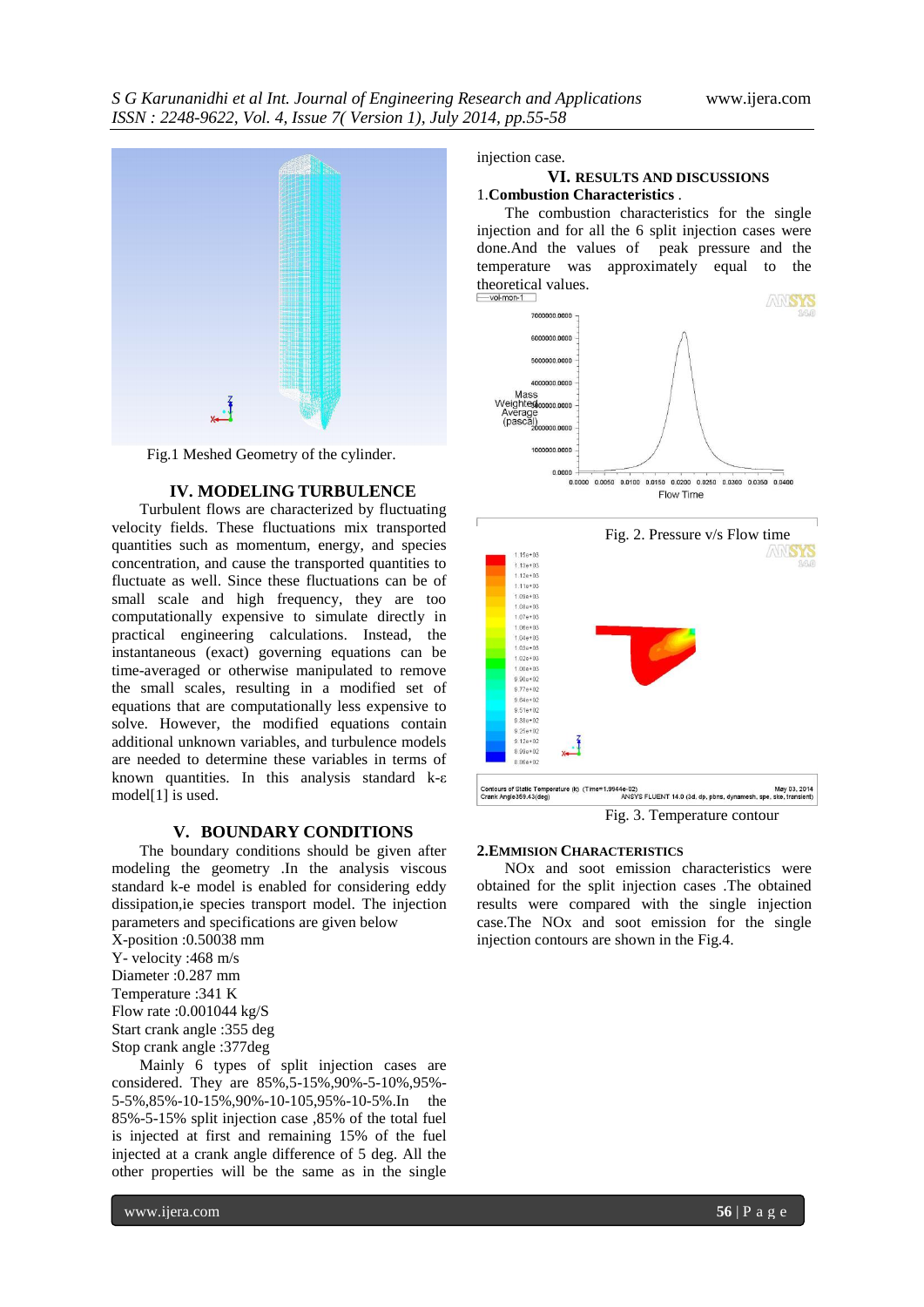

Fig. 4. NOx and soot contour-single injection

The reduction in NOx and soot emission was found less in the 85%-5-15% and in 90%-10-10% respectively. Fig 5 shows the contours of both the cases. The NOx and soot emission were plotted against the Crank angle and compared it with the single injection which is shown in the Fig.6..Then the optimum split injection case,ie the highest average reduction is calculated from all the split injection cases which is tabulated in the Fig .6.



Fig. 5. NOx (85%-5-15%) Soot(90%-10- 10%)contour



| Details            | Nox(PPM) | $SOOT(e-13)$ | Nox reduction | Soot Reduction | Average<br>Reduction(%) |
|--------------------|----------|--------------|---------------|----------------|-------------------------|
| Single Injection   | 2170     | 6.27         |               |                |                         |
| 85%-5-15%          | 1720     | 4.1          | 0.207         | 0.346          | 27.67                   |
| 90%-5-10%          | 2000     | 4.95         | 0.078         | 0.210          | 14.45                   |
| 95% 5-5%           | 1970     | 3.21         | 0.092         | 0.488          | 29.01                   |
| 85%-10-15%         | 2030     | 6.16         | 0.064         | 0.017          | 4.1                     |
| $90\% - 10 - 10\%$ | 1770     | 3.2          | 0.184         | 0.489          | 33.69                   |
| 95%-10-5%          | 1610     | 4.56         | 0.258         | 0.273          | 26.53                   |

FIG. 6. COMPARISSION OF EMISSION CHARACTERISTICS

### **VII. CONCLUSION**

At the present work, the effect of the split injection on combustion and pollution of DI diesel engines was studied by the CFD tool. The target was to obtain the optimum split injection cases for these engine in which the total exhaust NOx and soot concentrations are the lowest .Three different split injection schemes, in which 5, 10 and 15% of total fuel injected in the second pulse, was considered. The delay dwell between injections pulses is varied from 5°CA to 10° Crank angle. Use of CFD tool has shown reliable results by saving cost, time and material.

The results are as follows.

 The calculated combustion and performance parameters, exhaust NOx and soot emissions for the single injection case showed a good